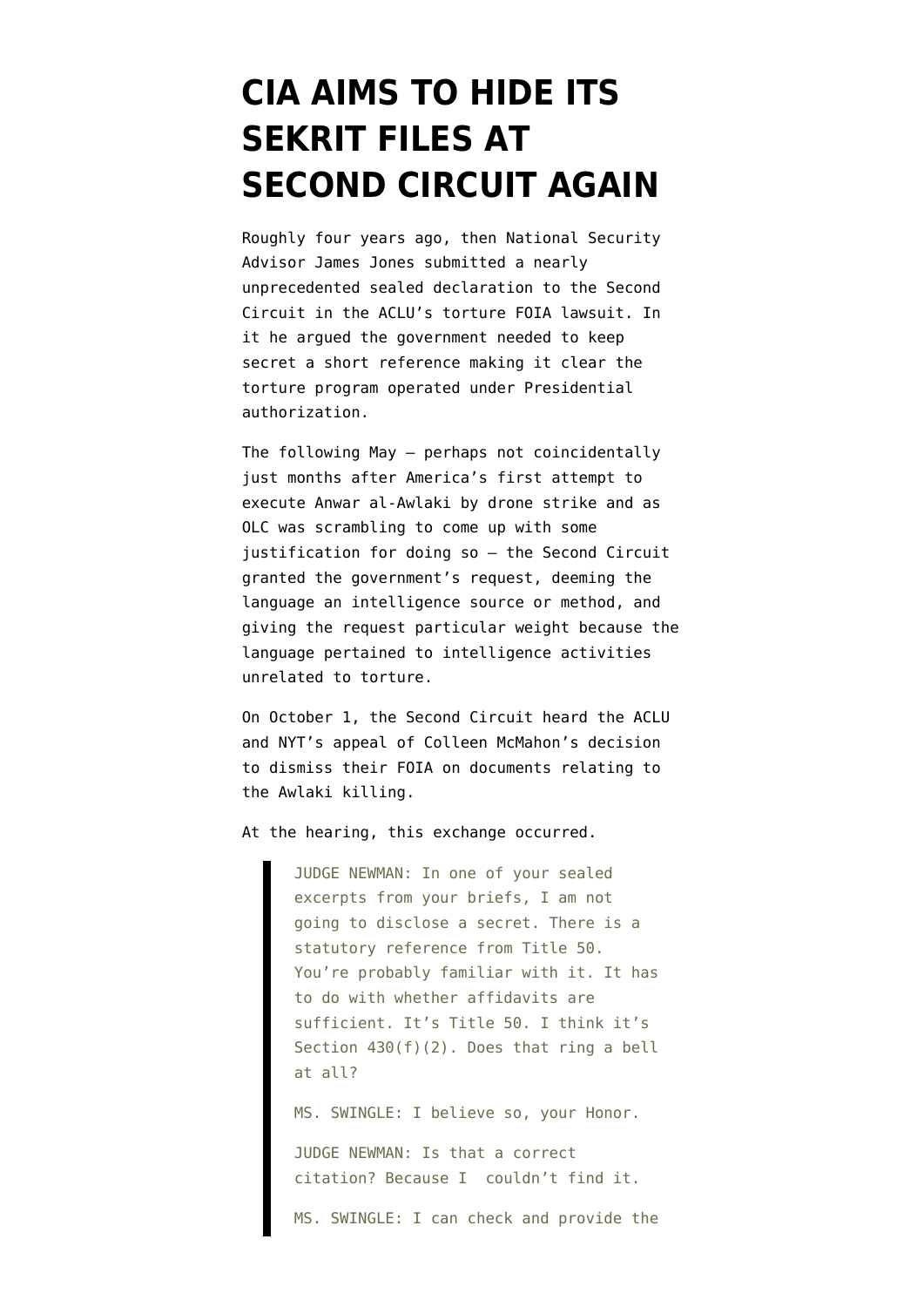information for your Honor. Off the top of my head, I can't say that I know either.

JUDGE NEWMAN: Do they have it there?

MS. SWINGLE: Again, your Honor, that would be information we could provide separately to the Court, to the extent it is something that's only in the classified part.

JUDGE NEWMAN: Just the statutory reference. Is it the right statute? That's all I want to know.

Citing this passage, on Thursday the government [asked](http://www.emptywheel.net/wp-content/uploads/2013/10/131010-Request-to-submit-ex-parte.pdf) to submit an ex parte filling clarifying both the answer Swingle gave, as well as the answer to an unidentified question raised in the hearing.

> During the oral argument on October 1, 2013, a member of the panel asked the government to clarify a citation contained in a classified declaration in the record. See Tr. 73-74. The government's proposed supplemental classified submission provides the clarification requested by the Court. The proposed supplemental classified submission also provides an additional answer to a question posed during oral argument that could not be adequately and completely answered in a public setting.

Both the [NYT](http://www.emptywheel.net/wp-content/uploads/2013/10/131013-NYT-Objection.pdf) and the [ACLU](http://www.emptywheel.net/wp-content/uploads/2013/10/131015-ACLU-Objection.pdf) objected to this ex parte clarification of the answer (the NYT doesn't object to such a filing pertaining to the citation), given that the Court didn't ask for any further clarification.

> The Government's motion does not at any point include information about the nature of the "additional answer" that the Government is providing to the Court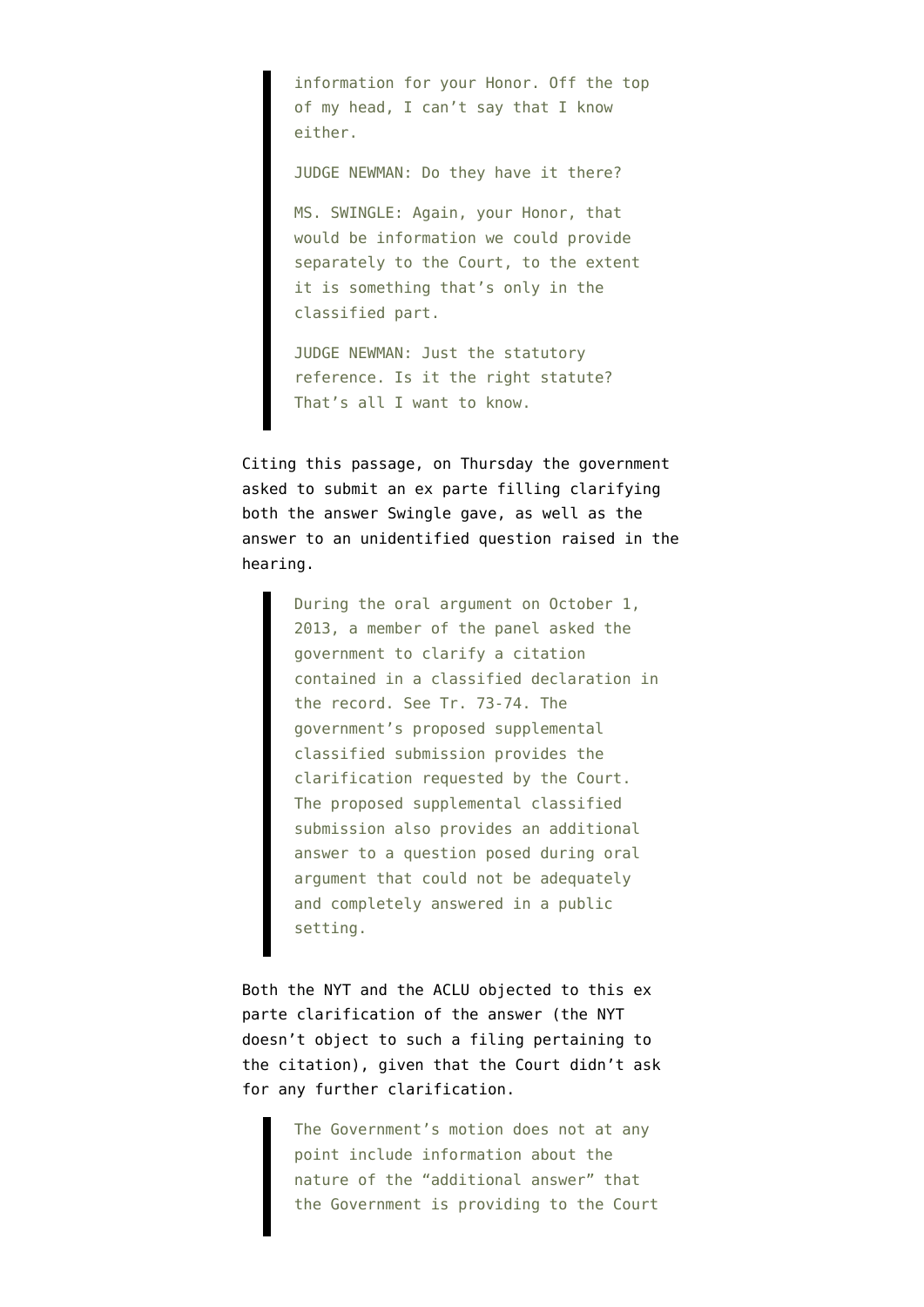or the question to which it is addressed. The Court did not request such a supplemental answer, and there is no basis for a party to unilaterally provide itself with a further opportunity to extend argument – especially in secret – after the conclusion of oral argument.

Now, it's entirely unclear what the erroneous citation in the classified government brief is. Though 50 USC 431(f) may describe [this section](http://www.intelligence.senate.gov/nsaact1947.pdf) of the National Security Act on to CIA files being FOIAed (though 50 USC 403 includes definitions and roles of CIA).

> (f) Whenever any person who has requested agency records under section 552 of title 5, United States Code (Freedom of Information Act), alleges that the Central Intelligence Agency has improperly withheld records because of failure to comply with any provision of this section, judicial review shall be available under the terms set forth in section 552(a)(4)(B) of title 5, United States Code, except that–

(2) the court shall, to the fullest extent practicable, determine issues of fact based on sworn written submissions of the parties;

In which case, surprise surprise, this is about hiding CIA files.

But we already knew that.

And unsurprisingly, the two questions that DOJ's Sharon Swingle referred back to the classified documents to answer also pertained to the CIA's SEKRIT role in drone killing Americans.

One — which gets repeated several times pertains to why DOJ's prior disclosure that OLC wrote one drone killing memo for DOD forces DOJ to use a No Number No List response because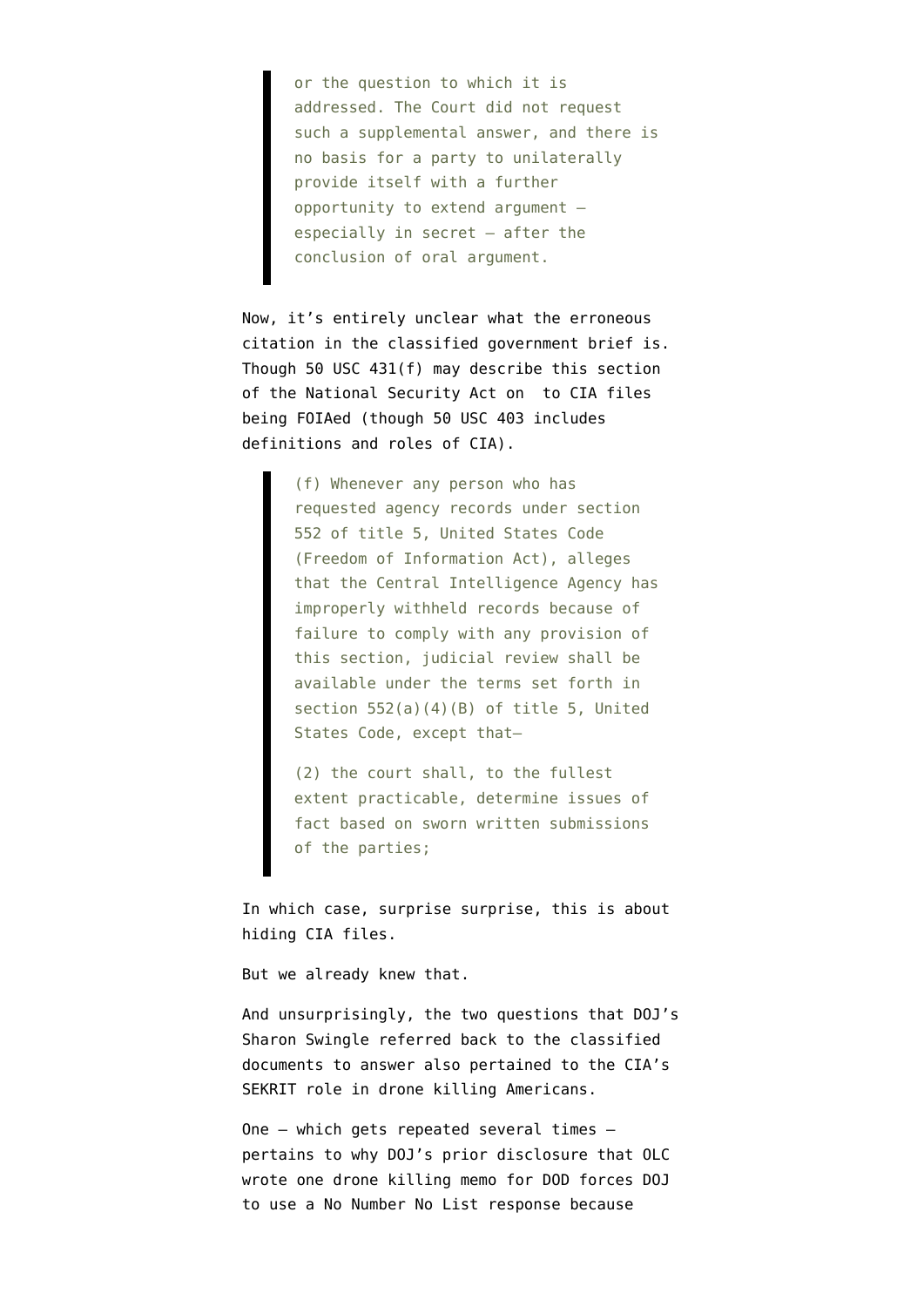admitting there were other OLC memos would also entail admitting an Other Government Agency carries out those drone killings.

> JUDGE NEWMAN: I come back to saying, why can't you have a redacted Vaughn index, at least on legal reasoning. Because I don't understand your argument that if we say there are five of them, that somehow tells people more information. What does it tell them? It says five lawyers were working.

> MS. SWINGLE: With respect, your Honor, it says that OLC on five separate instances wrote advice memoranda about the use of targeted lethal force. It now tells us, and I do think this is critical, that on four of those instances, it did not involve the Department of Defense. Because we have acknowledged there is a single responsive document as to the Department of Defense. I think that is really significant information. And it is not information that has been made public by the U.S. government.

JUDGE NEWMAN: That's a secret.

MS. SWINGLE: It is.

JUDGE NEWMAN: Despite Mr. Panetta's statement, that's a secret.

MS. SWINGLE: We have never disclosed operational details as to what part of the U.S. government conducts lethal force.

JUDGE NEWMAN: No one is asking for that.

MS. SWINGLE: I would urge the Court to look at the classified declaration that discusses the need for this, in part because we do have real interest in maintaining our ability not to talk about what parts of our government do any kind of operations and where. [my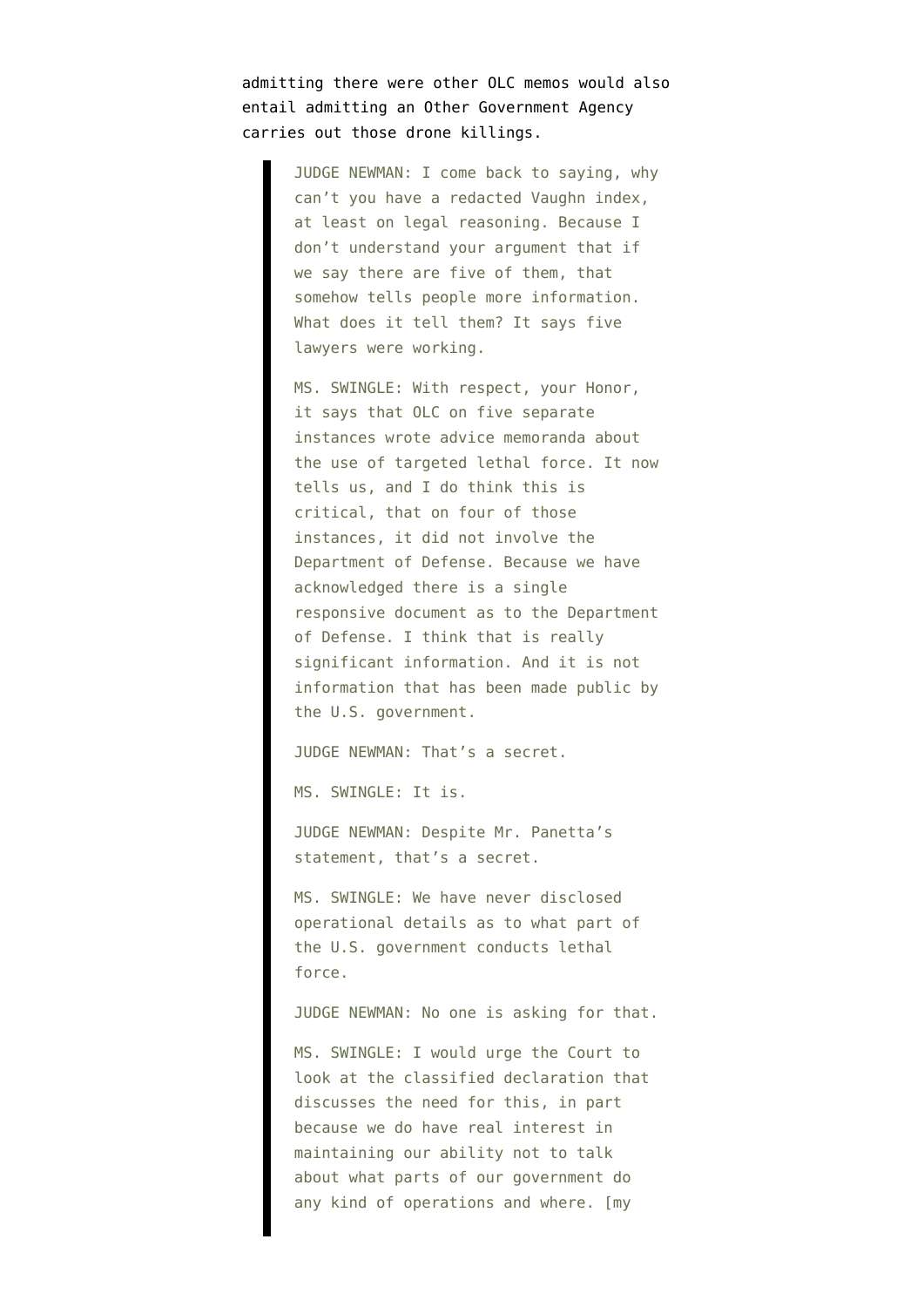## emphasis]

I know  $I -$  and I suspect, many of the others who have been following this suit — had no idea that the disclosure of a single DOD OLC memo ruled out there being other DOD memos. Thanks to Swingle for making it crystal clear that is the case. And Sharon? If you ever want to play poker, I'm game.

The other instance where Swingle refers to classified documents in an answer to the Court is closely related, though more interesting. In correcting Judge Rosemary Pooler's assertion that DOJ prepared the drone killing [White Paper](https://www.documentcloud.org/documents/602342-draft-white-paper.html) for the Intelligence Committees, Swingle pointed to the District Court decision.

> JUDGE POOLER: Counsel, you said that you prepared the White Paper for release.

MS. SWINGLE: Yes.

JUDGE POOLER: I thought you prepared it for the Senate Intelligence Committee and the House Permanent Committee on Intelligence. Didn't you?

MS. SWINGLE: That is not correct, your Honor. There is a limit to how much I can talk about this in a public session. I would suggest the Court might wish to look in particular at the District Court classified decision on this record which makes clear I think the precise point your Honor is asking about.

JUDGE NEWMAN: I'm surprised to hear you say the government should be penalized. You are aware with the attorney-client privilege comes the waiver doctrine and the privilege is waived in cases all over America. Lawyers don't get up and say we should be penalized. If there is a waiver, there is a waiver. And sometimes the waiver arises because of a significant disclosure. So no one is talking about penalizing you. The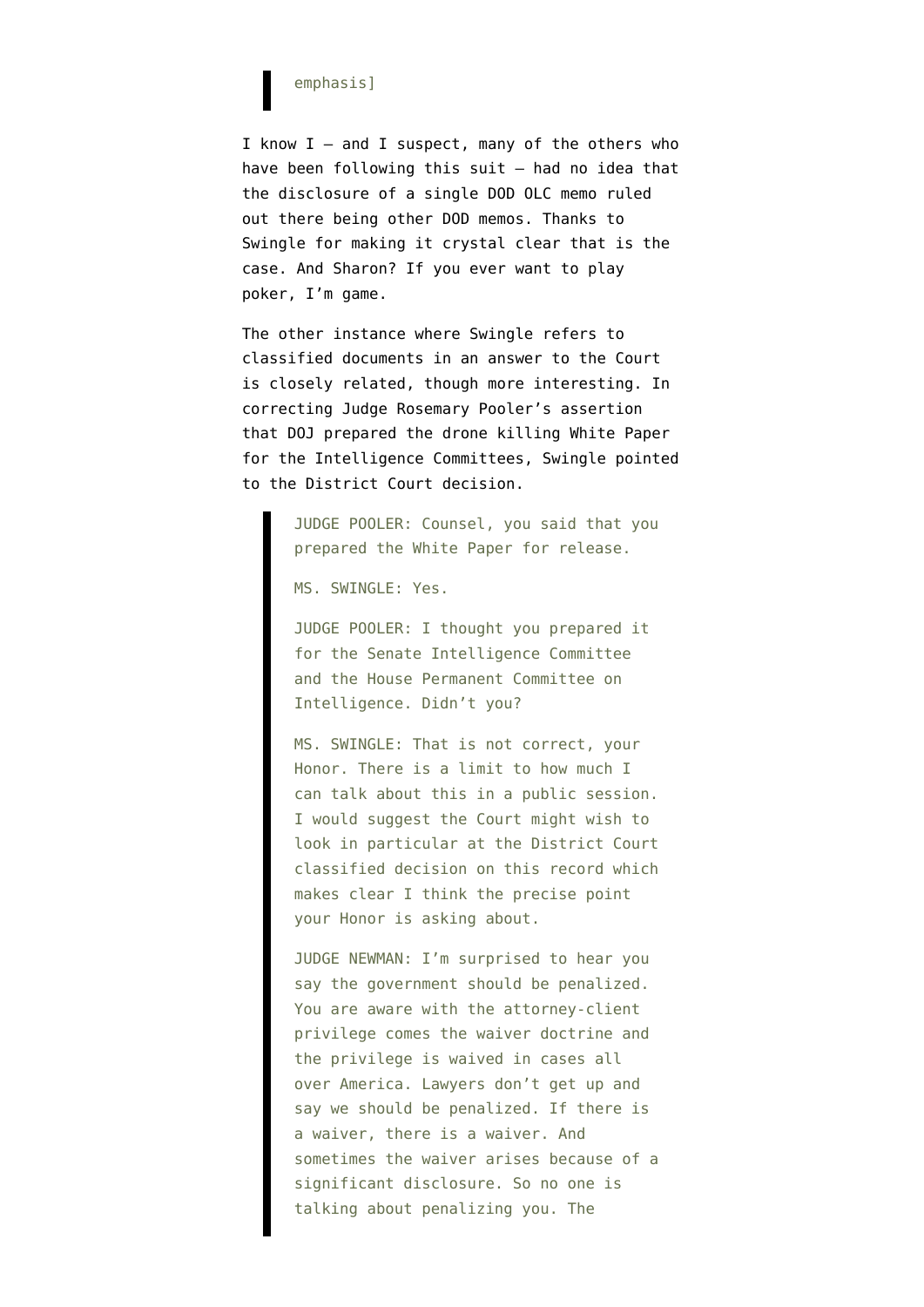question is, having gone so far, should you be protected. And my ultimate question is why should you be protected. You say, well, that's a policy decision. Seems to me it is rather wrapped up with law. You're from the Department of Justice. This is an OLC document. So the Department must have a position on why they don't want to release this.

MS. SWINGLE: Absolutely, your Honor. It is classified.

It's odd that Swingle refers to the District Court decision seemingly to answer a question about the White Paper, since the White Paper was not publicly released until several weeks after McMahon released her opinion. If McMahon addressed it, it would suggest the government provided her a copy.

But recall that the White Paper is dated November 8, 2011, during precisely the period when White House Counsel Kathryn Ruemmler [was](http://www.emptywheel.net/2012/03/30/white-house-counsel-kathy-ruemmler-vows-not-to-let-the-white-house-be-defeated-by-actual-citizens/) [arguing in a situation room meeting](http://www.emptywheel.net/2012/03/30/white-house-counsel-kathy-ruemmler-vows-not-to-let-the-white-house-be-defeated-by-actual-citizens/) they couldn't release the Awlaki memo because doing so would weaken the government stance in FOIA lawsuits fighting against releasing that same memo (?!). And the White House [stalled the White](http://www.emptywheel.net/2013/02/08/did-administration-stall-congressional-oversight-just-to-beat-aclu-in-court/) [Paper release](http://www.emptywheel.net/2013/02/08/did-administration-stall-congressional-oversight-just-to-beat-aclu-in-court/) to the Judiciary — not Intelligence — Committees until the day after DOJ had responded to ACLU's FOIA.

I highly doubt the government told McMahon they had written a White Paper so as to gain advantage in the very lawsuit by ACLU she was presiding over. But I also doubt the timing is coincidental. And I wouldn't be surprised if they provided some excuse for how ACLU lawsuits are so dangerous they make transparency itself dangerous — more so even than drone assassinations in a democracy!

In any case, Swingle points to the classified District opinion to explain why they could release the White Paper but not an OLC memo, or something like that.